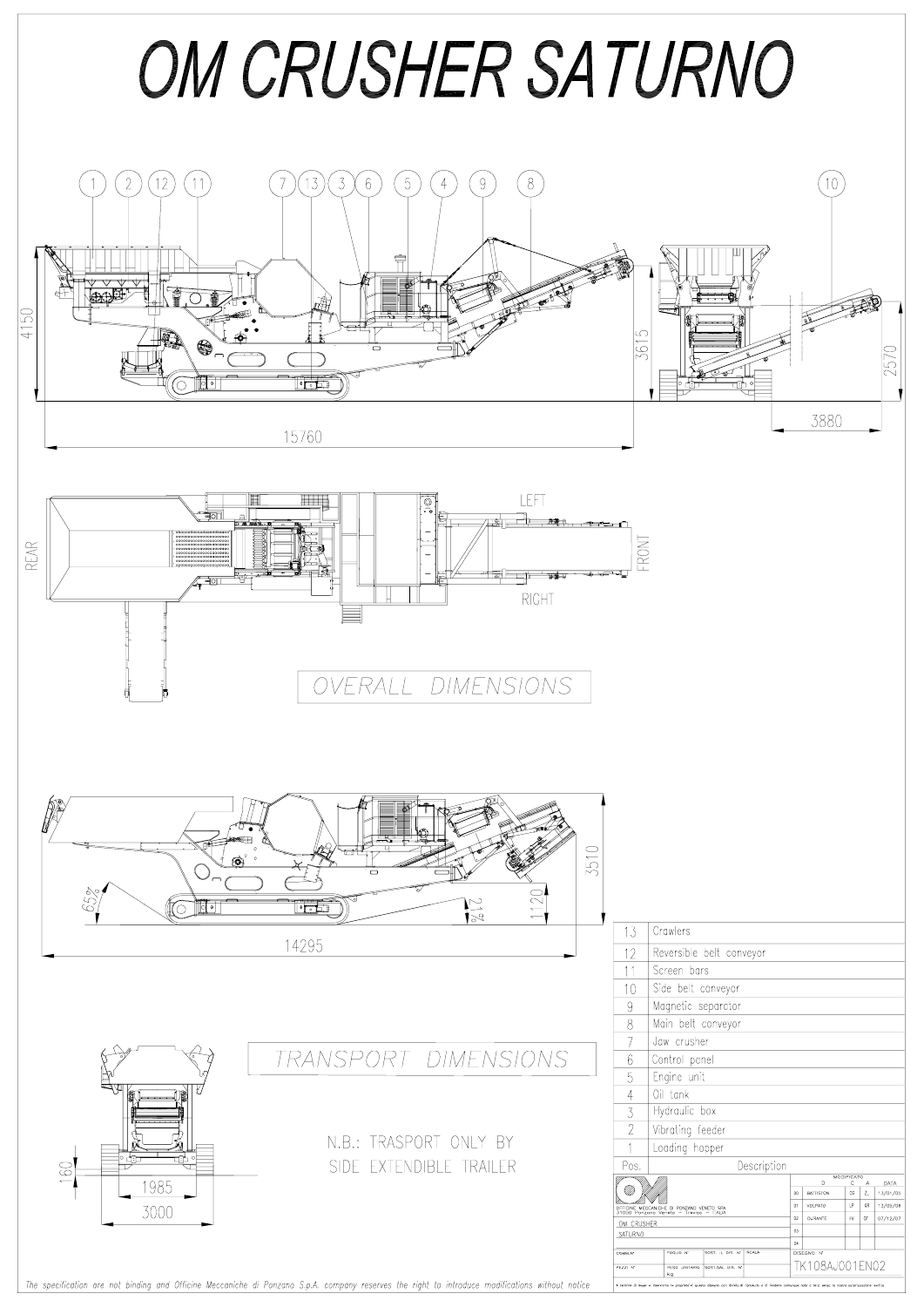

## **OM CRUSHER SATURNO**

#### **BASIC VERSION**

| $[^{\circ}]$ | <b>Max output</b>                                                 | [ton/h] | 420                     |
|--------------|-------------------------------------------------------------------|---------|-------------------------|
| $[^{\circ}]$ | <b>Min output</b>                                                 | [ton/h] | 45                      |
| N.B.:        | The output is variable according to feeding material type and CSS |         |                         |
|              | <b>Feeding size</b>                                               | [mm]    | 0/650                   |
|              | <b>Total weight without optionals</b>                             | [ton]   | 55,5                    |
| 1.01         | Feeding                                                           |         | [mm] $2890x1024$        |
|              | blind deck                                                        |         |                         |
|              | Double deck vibrating screen                                      | [mm]    | 1070x1715               |
|              | top deck bars grid spacing min - max                              | [mm]    | $30 - 65$               |
|              | bottom deck mesh - spacing                                        | [mm]    | 25                      |
| 1.02         | <b>Feeding self-adjustment</b>                                    |         |                         |
| 1.03         | Loading hopper (geometric capacity)                               | [mc]    | $\overline{\mathbf{7}}$ |
| 1.04         | Reversible belt conveyor                                          | [m]     | 1,1x1,2                 |
|              | Belt width                                                        | [mm]    | 1100                    |
|              | Drums longitudinal centres                                        | [mm]    | 1200                    |
| 1.05         | <b>Crushing</b>                                                   |         |                         |
|              | Jaw crusher with hydraulic management (adjust and realase)        |         | <b>FP108</b>            |
|              | Feed opening                                                      | [mm]    | 1070x750                |
|              | Close side setting CSS                                            | [mm]    | 45 - 165                |
|              | Jaw crusher weight                                                | [ton]   | 21,3                    |
|              | 12Mn2Cr Flat fixed jaw, height                                    | [mm]    | 1543                    |
|              | 12Mn2Cr Toothed movable jaw, height                               | [mm]    | 1720                    |
| 1.07         | Main belt conveyor with hydraulic folding                         | [m]     | 1,1x11,45               |
|              | <b>Belt width</b>                                                 | [mm]    | 1100                    |
|              | Drums longitudinal centres                                        | [mm]    | 11450                   |
|              | Discharge height                                                  | [mm]    | 3615                    |
| 1.08         | <b>Drive</b>                                                      |         |                         |
|              | 6 - Cylinder oversupplied diesel engine                           |         |                         |
|              | Power at 2100 rpm                                                 | [kW]    | 205                     |
| 1.09         | <b>Crawler</b>                                                    |         |                         |
|              | Crawler track width                                               | [mm]    | 460                     |
|              | Crawler longitudinal centres                                      | [mm]    | ~1085                   |
| 1.10         | Dust dampening system                                             |         |                         |
| 1.11         | Magnetic separator with mechanical and hydraulic prearrangement   |         |                         |
| 1.12         | <b>Unit control</b>                                               |         |                         |
|              | umbilical control                                                 |         |                         |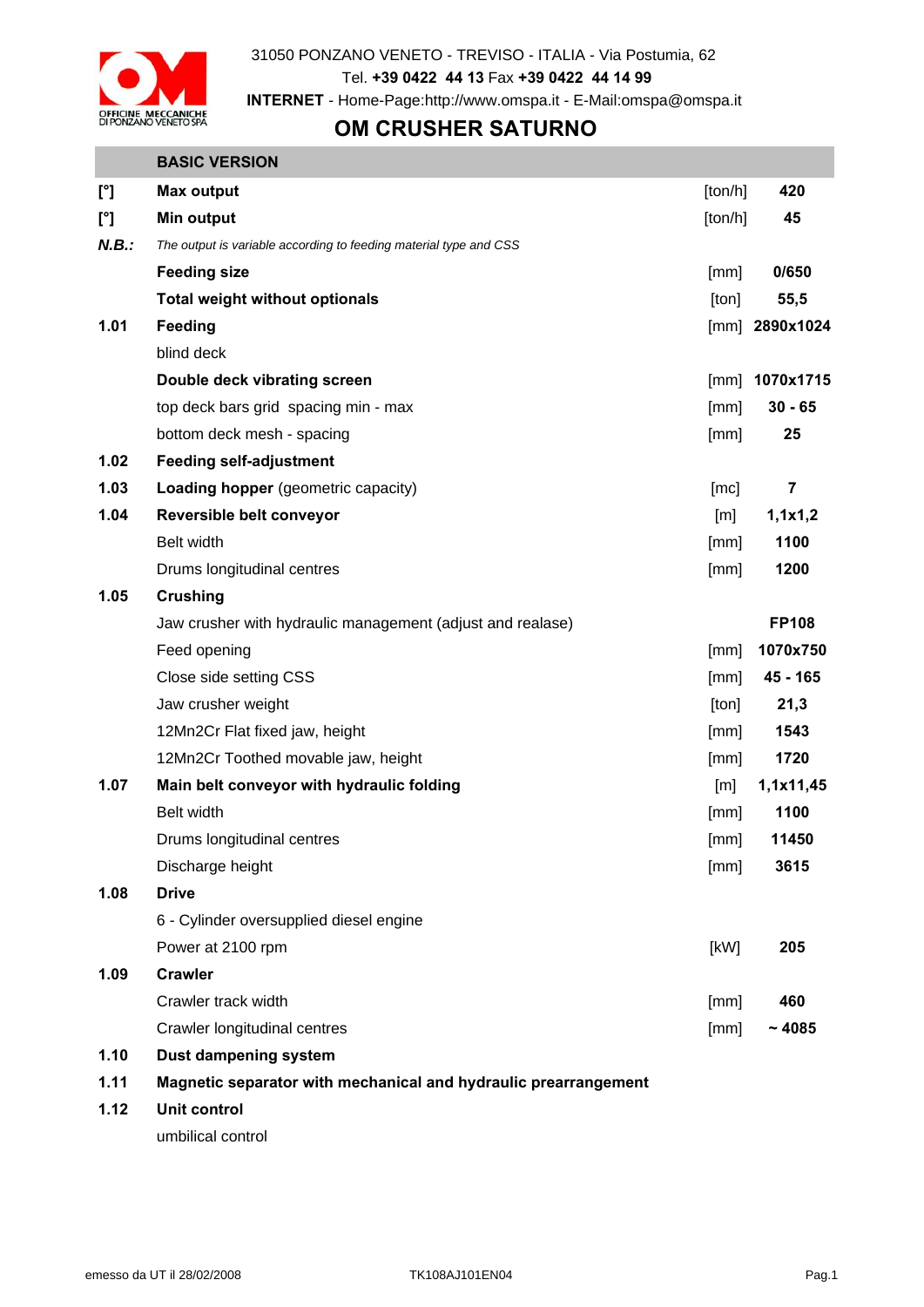

31050 PONZANO VENETO - TREVISO - ITALIA - Via Postumia, 62 Tel. **+39 0422 44 13** Fax **+39 0422 44 14 99 INTERNET** - Home-Page:http://www.omspa.it - E-Mail:omspa@omspa.it

### **OM CRUSHER SATURNO**

# **VARIANTS 4.01 12Mn2Cr Toothed fixed jaw 4.03 Bars grid**  Opening min - max [mm] **20 - 50** Opening min - max [mm] **50 - 90 4.04 Punched plate with frame** Diamond hole size - thickness **and in the size of the size of the size of the size of the size of the size of the size of the size of the size of the size of the size of the size of the size of the size of the size of the** Diamond hole size - thickness **and in the size of the size of the size of the size of the size of the size of the size of the size of the size of the size of the size of the size of the size of the size of the size of the** Diamond hole size - thickness **and in the size of the size of the size of the size of the size of the size of the size of the size of the size of the size of the size of the size of the size of the size of the size of the 4.05 Anti-clogging wire mesh** [mm] **30 - 40 4.09 Without fitting magnetic separator 4.11 ■ "Over Range" configuration crusher because the configuration crusher** [mm] **85 - 200**